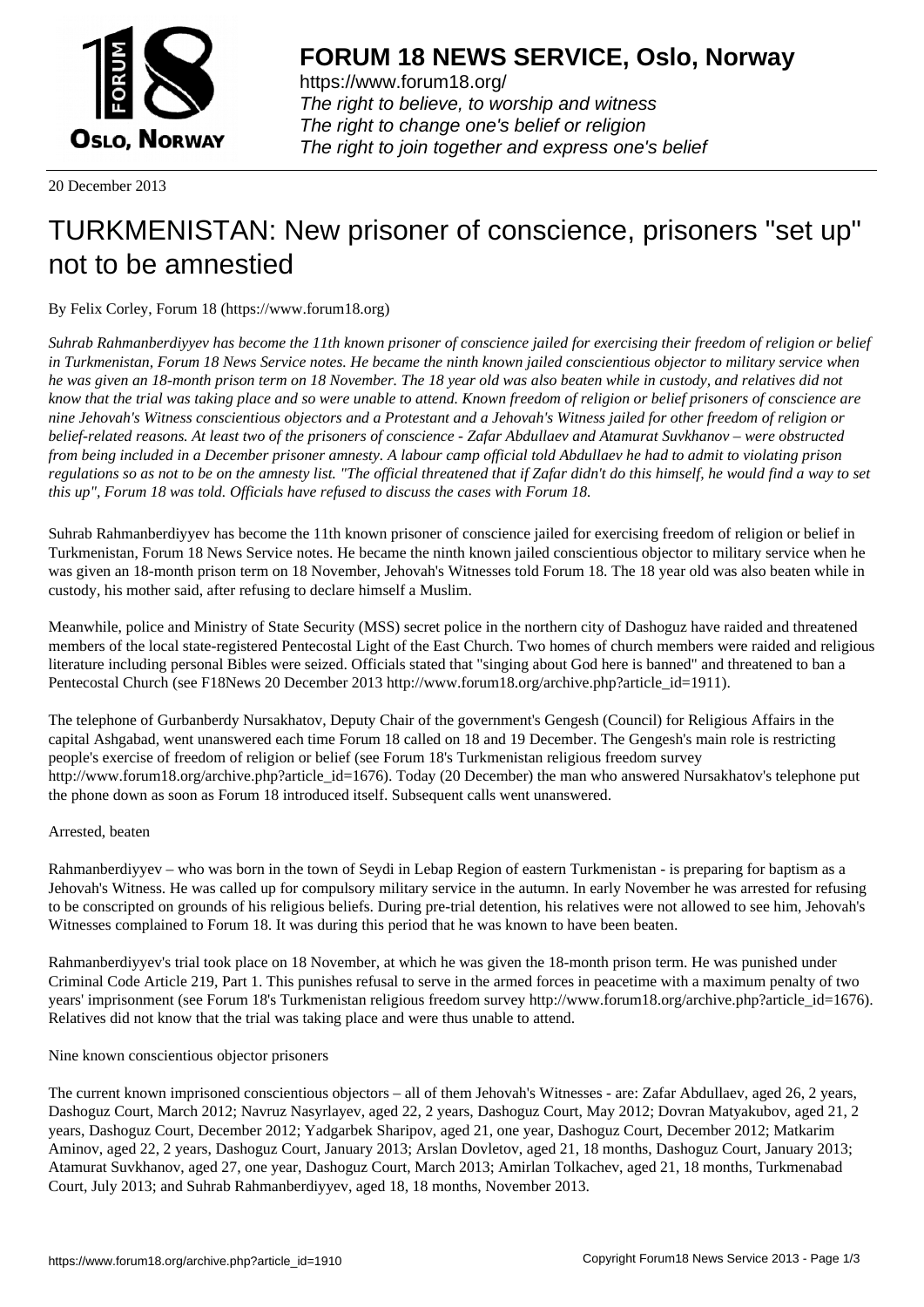Seydi in Lebap Region. Nasyrlayev, Matyakubov and Aminov are in the strict regime section of the same camp. The address of the general regime Seydi Labour Camp is:

Turkmenistan

746222 Lebap vilayet

Seydi

uchr. LB-K/12

The strict regime camp has the same address, but with the code:

uchr. LB-K/11

Rahmanberdiyyev's place of imprisonment remains unknown.

The last known conscientious objector prisoner of conscience before Rahmanberdiyyev was 20-year old Amirlan Tolkachev, who was given an 18-month prison term in Turkmenabad on 10 July (see F18News 29 August 2012 http://www.forum18.org/archive.php?article\_id=1869).

Seven of the nine current conscientious objector prisoners, as well as a number of former prisoners have lodged applications to the United Nations (UN) Human Rights Committee protesting against their imprisonment and maltreatment. The complaints note that especially in the Seydi Labour Camp, where most of the conscientious objector prisoners are held, they have regularly been subjected to spells in the punishment cell and some have been brutally beaten. Jehovah's Witnesses regard a subsequent raid on the family home of one of the applicants and a second prison sentence on another as state reprisals for lodging the application (see F18News 29 August 2013 http://www.forum18.org/archive.php?article\_id=1869).

No freedom of religion or belief prisoners of conscience amnestied

Turkmenistan's President Gurbanguly Berdymukhamedov signed a prisoner amnesty on 6 December to mark Neutrality Day, 12 December, the state media reported. A total of 630 prisoners were said to be due to be freed under the amnesty and a commission under State Security Minister Yaylym Berdiyev was set up to oversee the amnesty.

However, none of the 11 known prisoners of conscience jailed for exercising their freedom of religion or belief – including the nine imprisoned conscientious objectors - were included in the amnesty.

In at least two cases officials appear to have deliberately obstructed their inclusion. Before the amnesty labour camp authorities asked Zafar Abdullaev and Atamurat Suvkhanov which of their relatives were Jehovah's Witnesses.

Shortly before the amnesty, a labour camp official summoned Abdullaev and told him he had to admit to violating prison regulations himself so as not to end up on the list of those to be amnestied. "The official threatened that if Zafar didn't do this himself, he would find a way to set this up," Jehovah's Witnesses complained to Forum 18. "Zafar agreed and wrote that he had been late for a regular inspection."

Also not amnestied was another imprisoned Jehovah's Witness, Aibek Salayev, convicted in Dashoguz in April 2012 on apparently framed charges of "distributing pornography" and sentenced to four years' imprisonment. Jehovah's Witnesses insist the charges were fabricated to punish him for his faith. He is also being held in Seydi Labour Camp (see F18News 17 August 2012 http://www.forum18.org/archive.php?article\_id=1733).

Nor was imprisoned Protestant Umid Gojayev amnestied. He was arrested in Dashoguz in April 2012 and sentenced the following month to four years' imprisonment on charges of hooliganism. His arrest followed an argument with neighbours, and local Protestants insist the criminal charges were brought disproportionately because of his religious beliefs (see F18News 25 March 2013 http://www.forum18.org/archive.php?article\_id=1817).

The latest conscientious objector prisoner freed was Juma Nazarov, who was released on 29 August. He had been given an 18-month prison term by Ashgabad Court in July 2012 (see F18News 17 August 2012 http://www.forum18.org/archive.php?article\_id=1733). (END)

For a personal commentary by a Protestant within Turkmenistan, on the fiction - despite government claims - of religious freedom in the country, and how religious communities and the international community should respond to this, see http://www.forum18.org/Archive.php?article\_id=728.